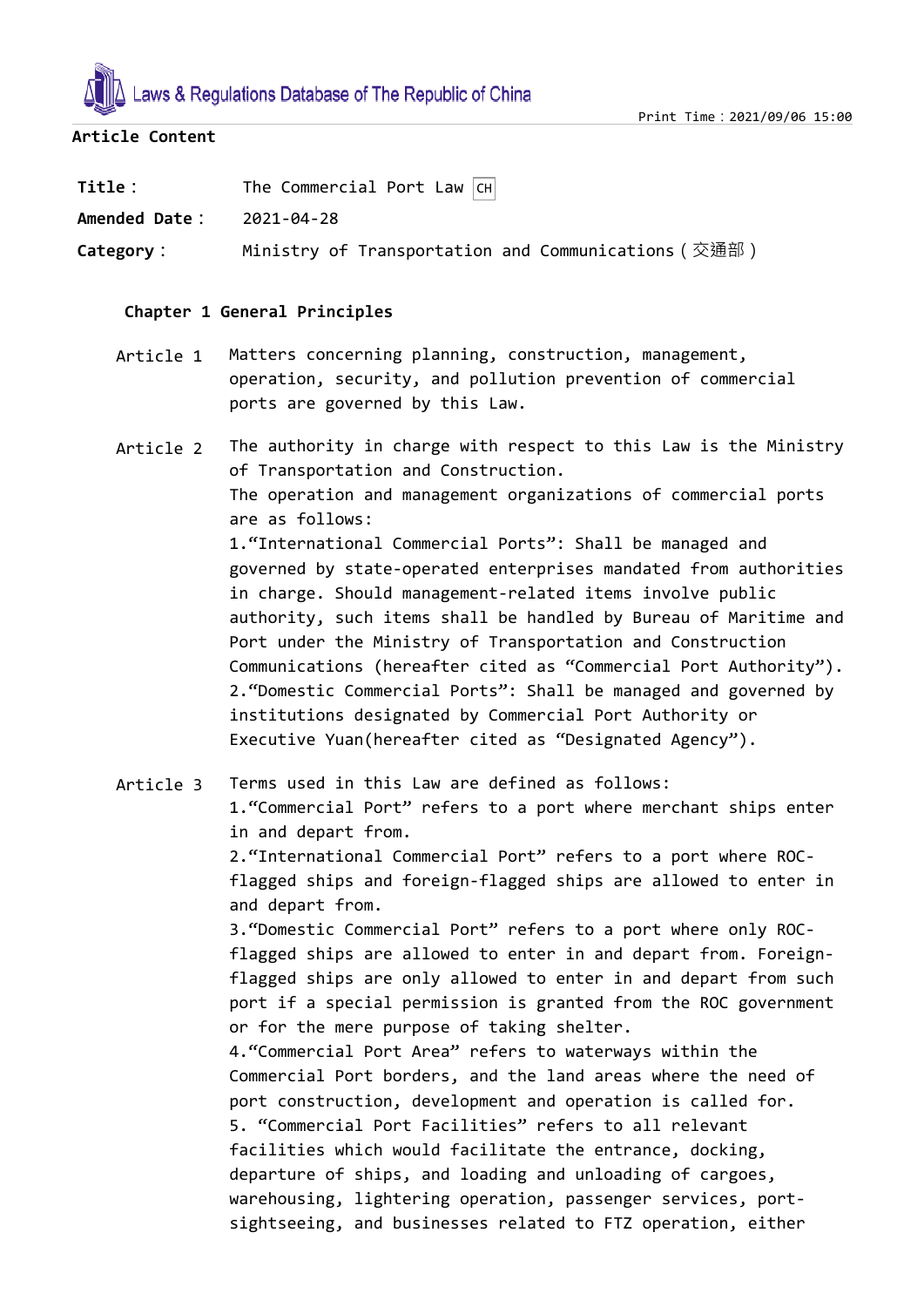above water, on land, or under water.

6."Specialized Zones" refers to regions, within Commercial Port Area, which have been delimited for the use of fishery, manufacturing industries, and other particular purposes. 7. "Commercial Port Controlled Areas" refers to regions ,within the Commercial Port Area, which have been designated to be under surveillance with regard to personnel and vehicle access. 8."Berth" means a water area of wharf, buoy berth or other mooring facilities for harboring ships. 9."Anchorage" means a water area where ships are allowed to anchor. 10."Dangerous Objects" refers to substances that are within the definition of International Maritime Dangerous Goods Code (IMDG Code) enacted by the United Nations International Maritime Organization. 11."Cargo Handling Forwarders" refers to enterprises, inside of the Commercial Port Area, dealing with business by means of

providing machinery and labor services for loading and unloading of cargoes without using methods through the original channel. 12."Cargo Handling Industry" refers to the business engaging in the operation of counts, handovers, check-and-accept, cabin control, and cargo sorting upon loading and unloading cargoes. 13."Commercial Port Administrative Authority" refers to the state-operated enterprise agencies mandated from authorities in charge and in accordance with Article 2, Paragraph 2, Subparagraph 1 of this Law.

Article 4 For the appointment of an International Commercial Port, the MOTC shall report to the Executive Yuan for approval and promulgation. The MOTC shall consult with the Ministry of Interior Affairs (the MOIA) and appropriate authorities to delimit a commercial port area and the administration area before reporting to the Executive Yuan for approval. For the appointment of a Domestic Commercial Port, the respective municipal government shall report to the MOTC for approval and then relay to the Executive Yuan for promulgation. The municipal government shall report to the MOTC to consult with the MOIA and appropriate authorities for purpose of commercial port area delimition before granting an approval.

Article 5 The commercial port authority is entitled to establish a port police force in accordance with laws for the purpose of public order at the port area, and to assist personnel in undertaking respective duties. Fire control matters within the commercial port area shall be carried out by the fire department of the port or commissioned local government agencies. While the above-mentioned port police force and fire department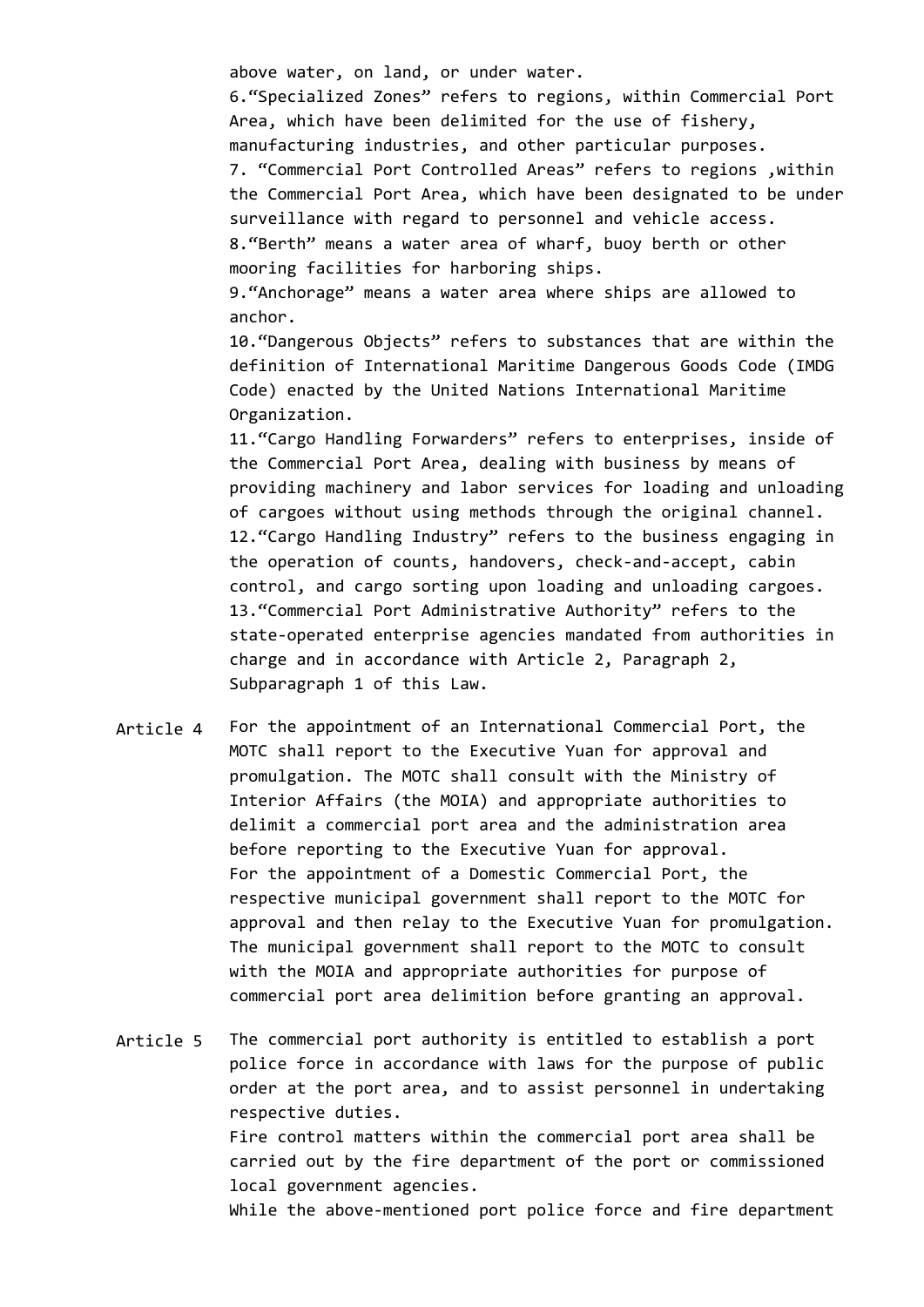of the port assist in handling violations within the port, they are also placed under the instruction and monitoring of the commercial port authority.

## **Chapter 2 Planning and Construction**

- Article 6 The complete planning and development plan of the commercial port area are designated by Commercial Port Administration Authority , commercial port authority, or other designated authorities, to consult and plan according to the opinions of local municipalities and county(city) of the commercial port. These are reported to the MOTC for relaying it to the Executive Yuan for approval and implementation. Except for commercial port facilities, it is allowed to, within the port area, delimit various specialized zones, and establish export processing zones and free trade zones in accordance with actual situation of local area.
- Article 7 The land needed for a commercial port that are state-owned, shall be requisitioned in accordance with relevant laws by Commercial port administration authority, or appropriated by the commercial port authority according to relevant laws. If the land is privately-owned, then the commercial port authority has to levy according to relevant law, or it has to be purchased with a negotiating price by Commercial Port Administration Authority and its owners, or achieve its using rights by other methods. Furthermore, when the negotiating price or rights of other methods have reached 50% of the planned new land area, and that other new land areas cannot be price shared or obtain using rights, then this land has to be levied according to relevant laws.

A commercial port construction plan shall specify the ownership of reclaimed land (if any). The land shall be registered in accordance with the plan after reclaiming, and be used and operated by the commercial port authority.

The reclaimed land mentioned above is registered as the manager of the commercial port authority, which should be invested in the property of Commercial Port Administration Authority or purchase made by the application of Commercial port administration authority.

The Maritime and Port Bureau may offer the state-owned land to the Commercial Port Authority for the use of development, construction or business operations by leasing, creation or investing the right of superficies for development, without subjection to Article 25 of the Land Act, Article 28 of National Property Law or local public property administration regulations.

The state-owned land mentioned above is offered to the international commercial port public facilities to implement or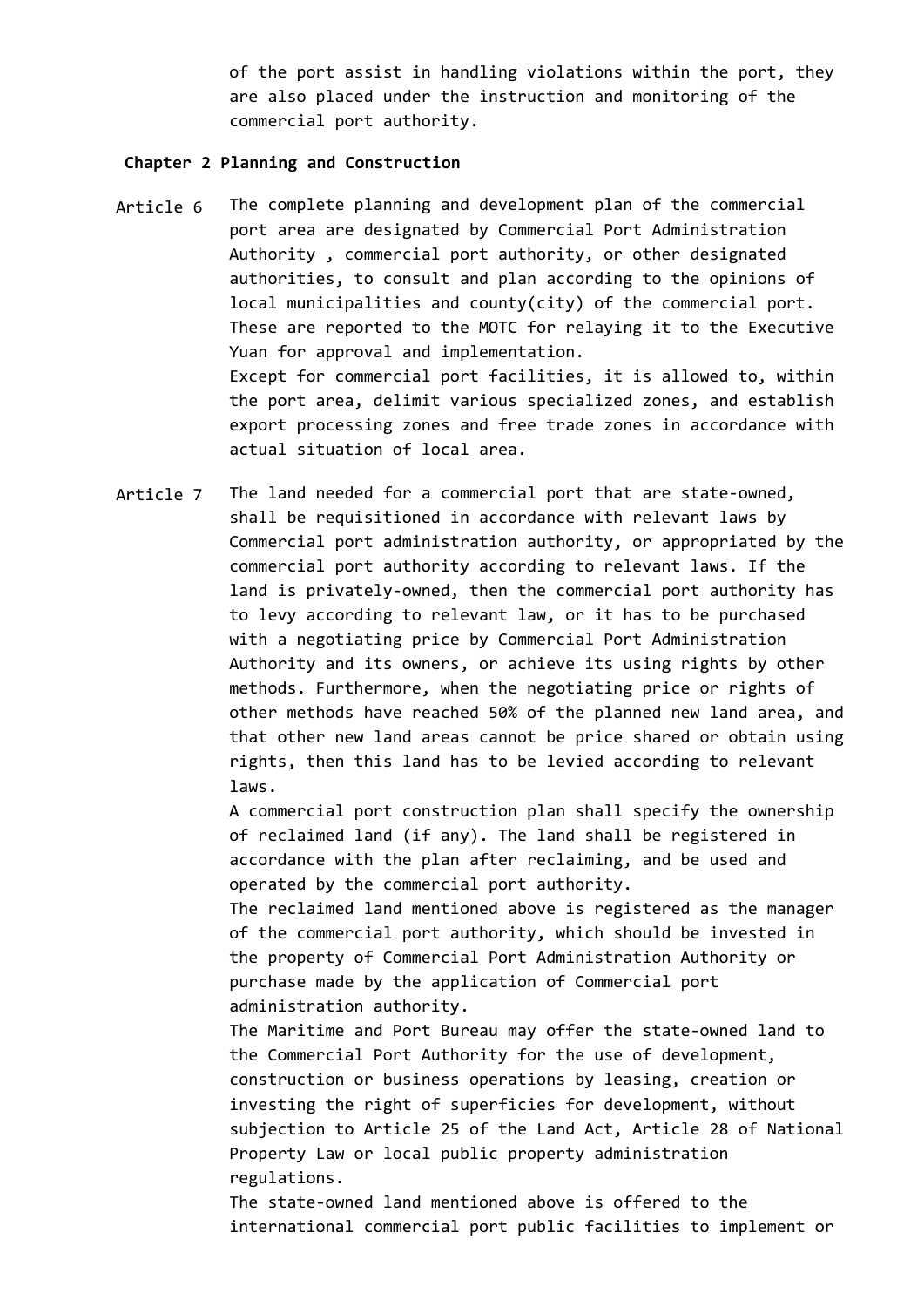coordinate with government policy users, to provide usage of Commercial Port Administration Authority for free. Commercial port authority, according to Paragraph 4, stipulates the rental or establishment of superficies towards the income of Commercial port administration authority, which should be paid to the port construction fund. However, commercial port authorities operate state-owned property surplus owned by local government, should be paid to the local government. The methods, conditions, time limit, retrieval, rights and obligations, and other relevant items provided by properties of the fourth paragraph, should be regulated by its competent authority.

Article 8 Commercial Port Administration Authority , commercial port authorities, or designated authorities should provide needed locations for visitors, clearance of goods, and luggage inspection to customs, immigration, quarantine, and safety inspection etc. public right authorities for free. These locations do not need to pay land value tax. The land obtained by Commercial Port Administration Authority inside the commercial port areas, should contain ten-thousandth of land value tax. Commercial port areas should plan within the area a specialized official wharf that is needed by coastal guard authorities. The

Article 9 Except for the announced areas of relevant authorities or commercial port authorities, the construction, restoration, alteration or destruction of buildings and facilities within the commercial port area, should be consented by the commercial port authority or relevant authorities. The commercial port authority shall directly demolish those which were constructed or established in the absence of its approval.

rental benchmark should be regulated by its competent authority.

#### **Chapter 3 Management and Operation**

Article 10 Except for breakwaters, navigation channels, turning basin, navigation aids, public roads, and information, gate sentry, control facilities etc. commercial port public infrastructures of free trade zones, various facilities inside international commercial port areas should be entrusted by the governments towards Commercial Port Administration Authority to construct and maintain. Furthermore, it also has to be constructed and operated by themselves, or operated by public-owned business authorities in the agreed manner, to invest, construct, or rent. Commercial port facilities can be operated by public-owned authorities in the agreed manner of investment or rental. Its order, rental benchmark, performance management, acceptance, and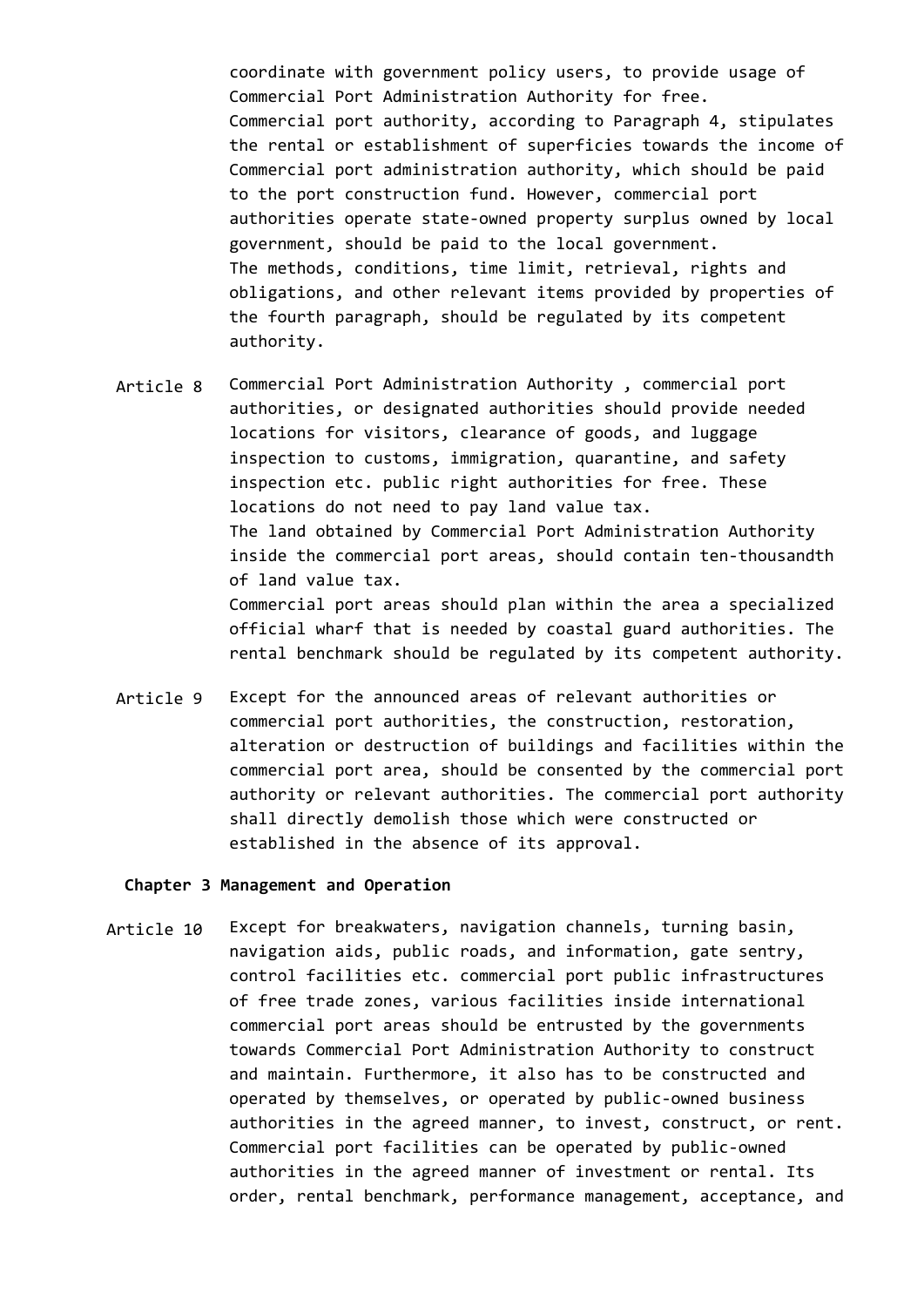controversy handlings of selection of undertakers, should be regulated by its competent authority.

- Article 11 The construction and maintenance fee of commercial port public infrastructures should be paid by port construction funds.
- Article 12 In order to promote international commercial port construction and development, the commercial port authority should obtain commercial port service fees according to the gross tonnage of ship entrance, head counts of on-board travelers, and loaded and unloaded cargo. All these are used for the construction of international commercial ports. The rates, collecting, safekeeping, and operating method of commercial port service fees mentioned above, should be stipulated by the commercial port authority, which should be reported to competent authorities to check and ratify. Commercial port service fees should pay for port construction funds. Commercial port administration authority, commercial port

authorities, designated authorities, and public –owned business authorities obtain port business fees and maximum rate from random commercial port facility users. These are stipulated by Commercial port administration authority, commercial port authorities, designated authorities, to report to competent authorities to check and ratify. The same applies if there are any modifications.

Article 13 The wrecks, materials or floating articles within the commercial port area should be retrieved or removed should be agreed by Commercial Port Administration Authority , commercial port authorities, or other relevant authorities . The commercial port authority shall retrieve, remove those wrecks, materials or floating articles within the commercial port area, if the owners fail to retrieve or remove them within a specific period notified or published by the commercial port authority. The same applies when the owners are unknown and unreachable. If the wrecks, materials or floating articles are located in the entrance of the port, berth or fairway channel so as to block the entering or departing ship's navigation or docking, the commercial port authority shall retrieve or remove those directly and immediately if necessarily or urgently. If the commercial port authority retrieve or remove the wrecks, materials or floating articles in accordance with the previous two paragraphs, and the owners fail to pay the costs for the retrieval or removal within a specific period notified by the commercial port authority, or the owners are unknown, the commercial port authority shall announce an auction and sell them. The proceeds shall be deducted by the retrieval and removal costs, and the remaining amount shall be returned to the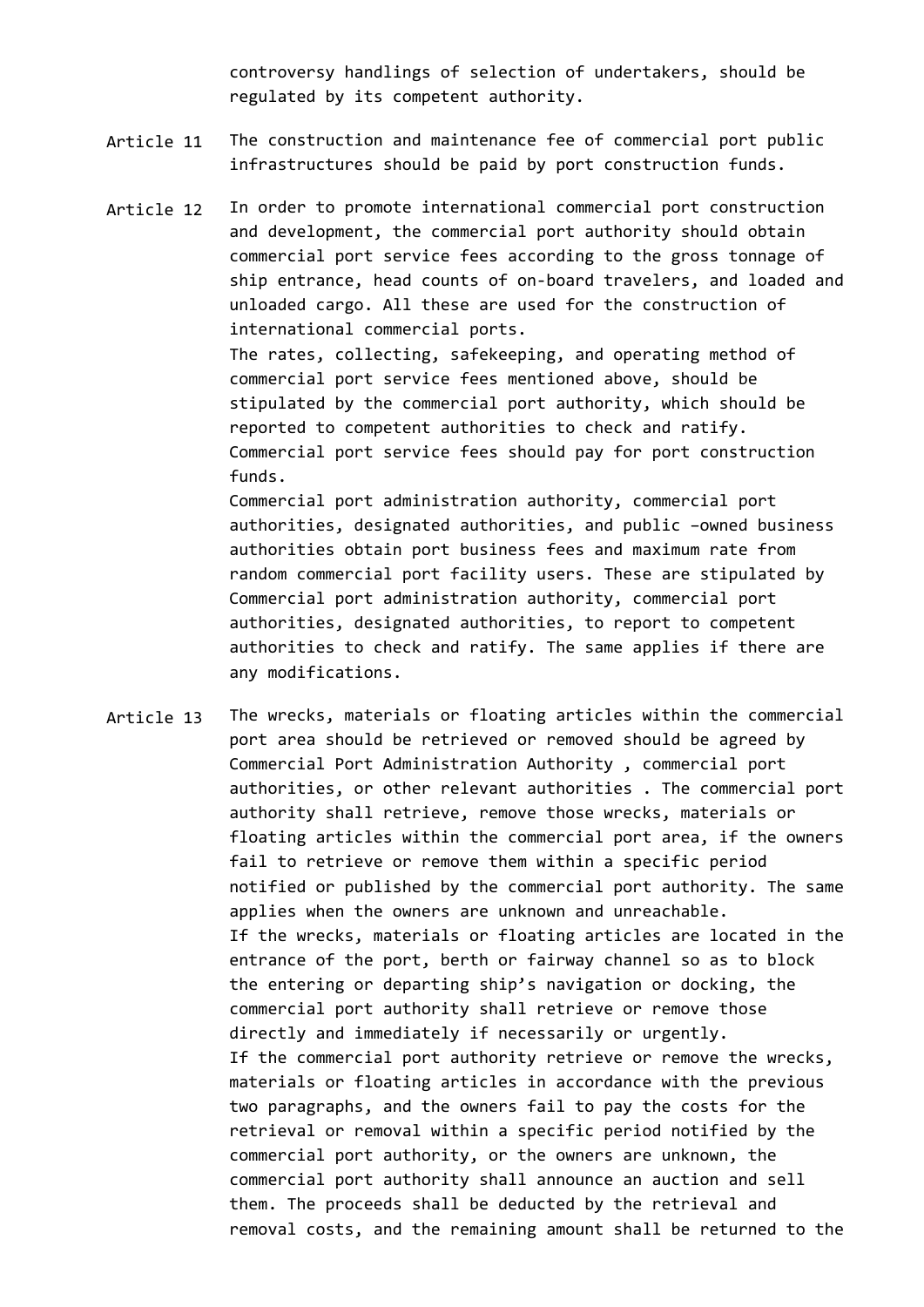owners, or be deposited and announced for taking delivery. However, if six months have passed and no one, which is entitled to the deposits, claims the remaining amount, the commercial port authority is entitled to the proceeds.

- Article 14 If wastes, hazardous substances, sewage have been dumped into commercial port area through ditches, sewer, or other pipeline facilities, the users or operators shall set up appliance or pollution prevention facilities in the vents, and clean up all the garbage gathered there from. If the users or administrators fail to set up or clean up in accordance with the previous paragraph, the commercial port authority shall report to the Commercial Port Administration Authority in order to consult with appropriate authorities and order them to take appropriate measures within a specific period of time. If it is cleaned up by the commercial port authority directly, the costs thereof shall be on the users' or operators' account.
- Article 15 If ships berthed inside the commercial port are determined by the commercial port administration authority, commercial port authority, or designated authorities to impede berth scheduling or port safety, they should move or evacuate their ships to the designated location. If the berth shifting is not carried out as ordered, then competent authorities can shift the ship as regulated.

Commercial port authority limit the numbers of small ships, berthing locations, driving, and operations to maintain the order, divert shipping, and convenient operating inside the port. When necessary, small ships can be driven to other locations to berth.

Ships and floating articles cannot be driven and operated inside the port area without the approval of commercial port authority. The obtaining of the moving and berthing fees mentioned in the first and second paragraph should be carried out by commercial port authority. All costs are shared by ship owners.

Article 16 For those ships, which have unduly stayed in commercial port area and been attached in accordance with laws, the commercial port authority is entitled to notify the carriers or cargo owners to transship their cargoes or discharge the cargoes into warehouses within a specific period of time. If they fail to follow, the commercial port authority is entitled to discharge and warehouse them directly, and order the carriers or the cargo owners to take delivery of the cargoes after paying all relevant charges. If they fail to take delivery within that period, the port authority are entitled to coordinate customs authorities, put the cargoes to an auction, then notify the carriers or cargo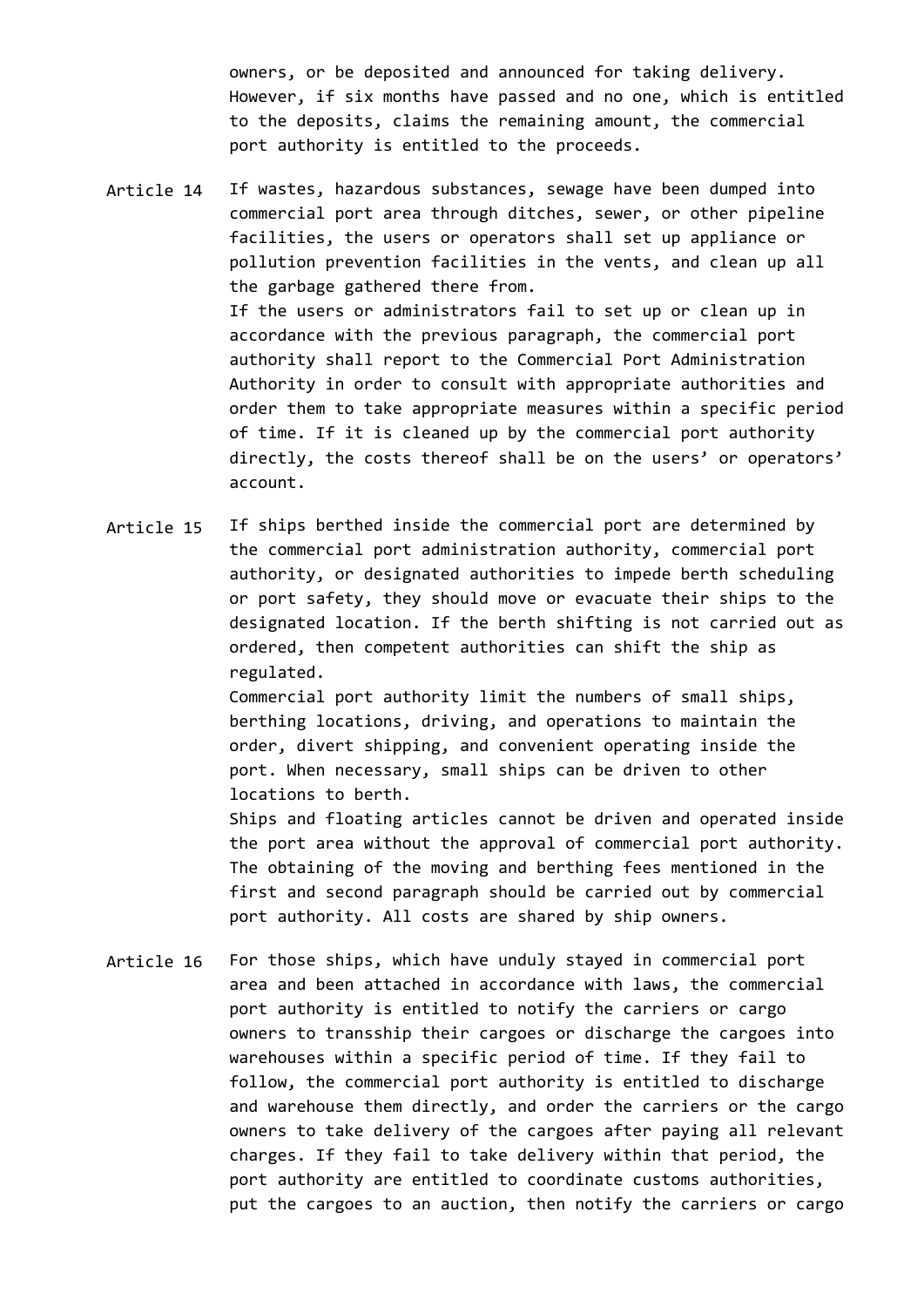owners to collect the proceeds, or deposit the proceeds in accordance with laws, after deducting all relevant charges.

- Article 17 In order to facilitate the import and transportation of bulk cargoes which are essential for public livelihood, or raw materials for industrial needs, the commercial port authority shall give priority to those ships carrying said cargoes for berthing, loading or unloading.
- Article 18 The master of a ship shall restrict the number of seafarers going ashore for leave, when his/her ship berths in port. The number of seafarers remained on board shall be sufficient to operate and navigate the ship and be capable of handling emergency events.

#### **Chapter 4 Security and Pollution Prevention**

- Article 19 The ship owner or her agents shall fill in a prior declaration form for ship's entrance or departure for international commercial ports, 24 hours before the ship's arrival, or 12 hours before the ship's departure, and file the form with the commercial port authority for inspection and arranging berthing. However, if ships due to certain matters arrive in 12 hours after departure, entrance procedures should be handled again after commercial port authorities have given their approval. The ship owner or her agents shall fill in a prior declaration form for ship's entrance or departure for domestic commercial ports, 24 hours before the ship's arrival, or 12 hours before the ship's departure, and file the form with the commercial port authority for inspection and arranging berthing. However, if ships due to certain matters arrive in 12 hours after departure, entrance procedures should be handled again after commercial port authorities have given their approval. Regarding the goal and ship status of the entrance of ships actually entering the port that do not fit with the prior declaration of the entrance of ships, the owner of the ship and its representative should make amends accordingly. If the ship is likely to affect the functions and the public security of the commercial port, the commercial port authority is entitled to reject the application for her entrance into the port until such a possibility no longer exists.
- Article 20 A ship shall hoist the ROC national flag, the national flag of her registration port, and the call sign flags, while entering or departing from a port.
- Article 21 When a ship encounters an emergency event and requires urgent berthing, the commercial port authority consults with relevant authorities to inspect the situation, and is entitled to reject the application for her entrance into the port when one of the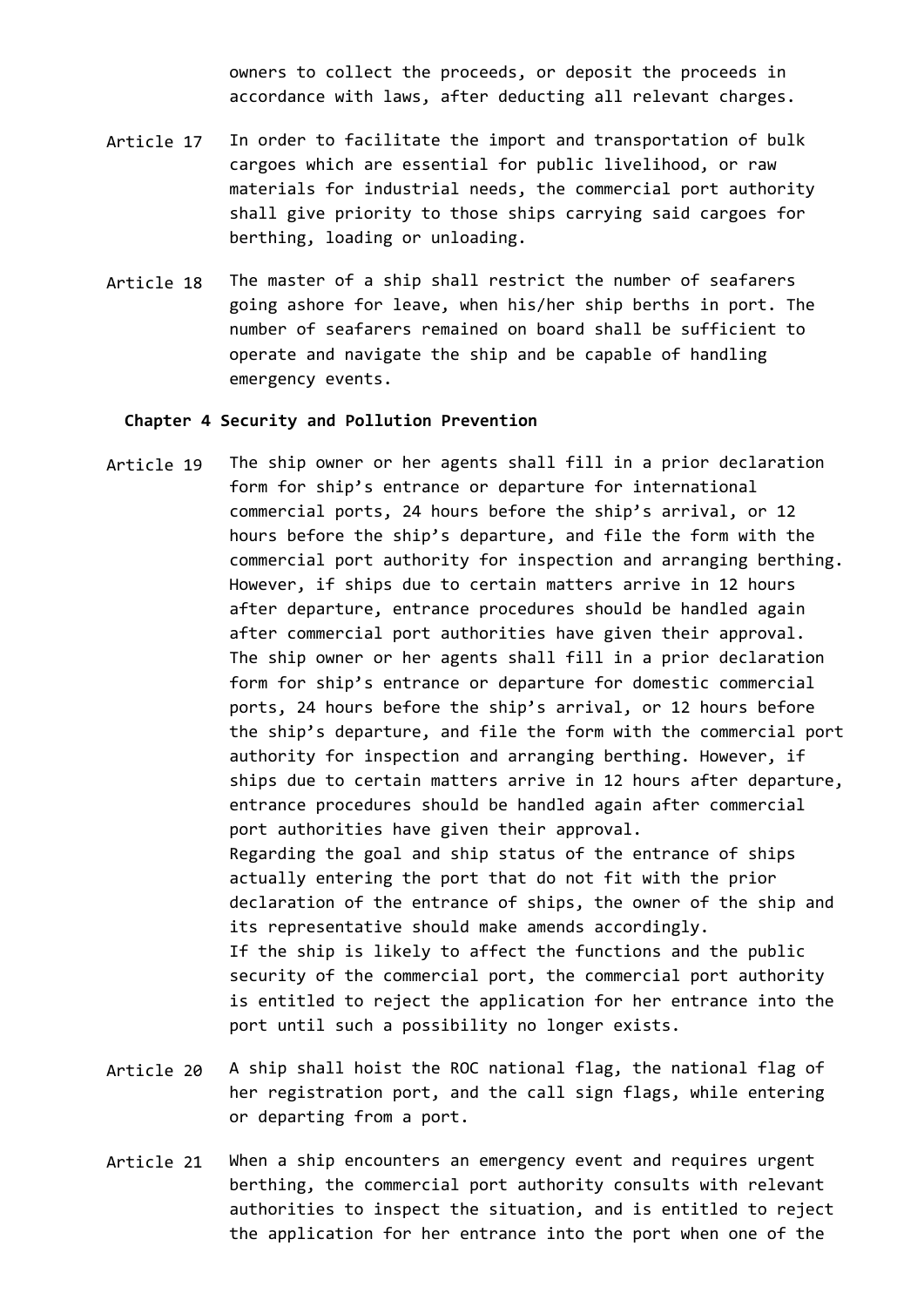following conditions is met: 1.A ship carrying dangerous cargoes 2.Commercial port that cannot handle a ship that carries people who have been subjected to or seem to be infected with infectious diseases, that will influence national epidemic prevention safety 3.Body of ship has been seriously damaged, or the ship is in danger of sinking. 4.Other violation of regulations or no need of entering the port.

Article 22 Ships berthed inside the commercial port should shall immediately adopt emergency measures to prevent danger or remove or depart from the port according to the instructions of commercial port authorities. When ships do not remove or depart from the port according to the instructions of commercial port authorities, then commercial port authorities may take necessary measures. When ships berthed inside commercial ports encounter disaster, then commercial port authorities may remove its location, even remove it outside the port according to the actual situation.

- Article 23 Entrance of ships should berth at the location or anchorage arranged by commercial port authorities. When emergencies occur, emergency stopping can be made in the condition that it does not influence commercial port safety, with the situation later reported to the commercial port authorities in written statements.
- Article 24 A nuclear ship or a ship carrying nuclear materials shall not enter the port in the absence of prior approval by the atomic energy administration authority. The ship mentioned in the previous paragraph shall accept the inspection by the commercial port authority if necessary. If it is likely to cause dangers to public security, the master shall take reaction immediately, and notify, in a priority method, the commercial port authority for taking urgent measures.

Article 25 A ship, which carries the dangerous cargoes of explosive, compressive, inflammable, oxidizable, poisonous, epidemic, radioactive and corrosive substances, shall apply to the commercial port authority for a berthing site, before entering the port. While loading or unloading dangerous cargoes within a port area, the ship shall obtain a prior permit from the commercial port authority. The commercial port authority shall order cargo owners to provide transport vehicles and take instant delivery of the cargoes to leave the port, if the cargoes are highly hazardous. Other dangerous cargoes, which cannot be moved from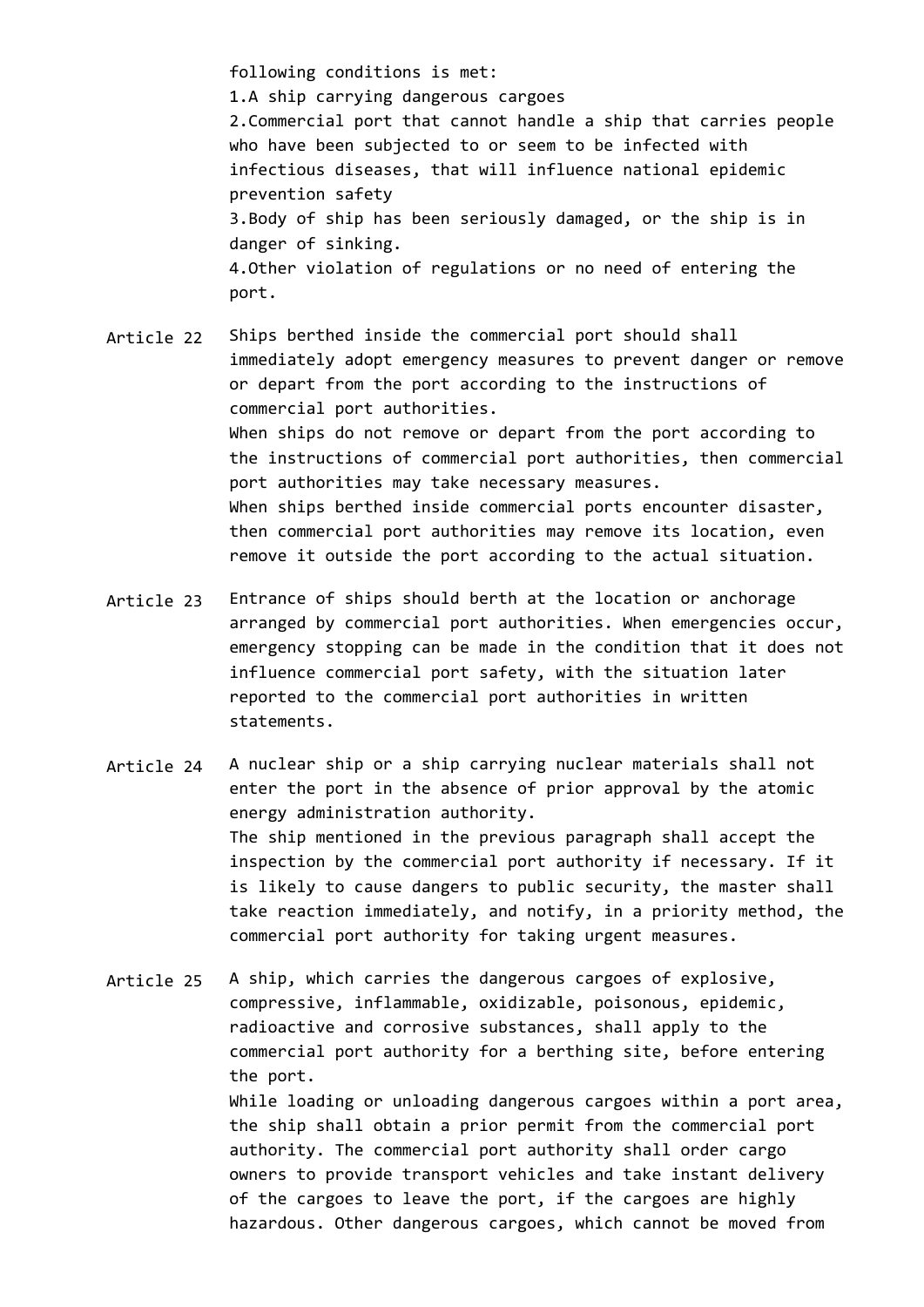the port immediately, shall be stored at a place or site designated for dangerous cargoes, and kept in proper way. A ship, which carries dangerous cargoes, shall hoist red flags during daytime and red lights during the nighttime, at the positions where they are most conspicuous.

- Article 26 A master shall, immediately after entering the port, report to the commercial port authority his/her findings, in the present routing, of newly-formed sand beach, submerged reefs, or other new obstacles, which are likely to affect navigation safety. The commercial port authority shall announce the findings and set up warning signs for those newly-formed sand beach, submerged reefs or other obstacles, which would affect the navigation of ships, found in the commercial port area or nearby water areas.
- Article 27 When a ship encounters a maritime casualty or other accidents within the commercial port area, the master shall immediately adopt emergency measures to prevent dangers and report to the commercial port authority, in a priority method, for salvage operation.
- Article 28 In the absence of permission from the commercial port authority, no ship is allowed to give signals, set off fireworks, or detonate explosives within a commercial port area. When encountering a fire or an emergency event, a ship shall whistle and ring a bell. It shall also hoist a warning flag during daytime, and set off signal light, signal fire or flashlight during the nighttime.
- Article 29 While navigating within a commercial port area, a ship shall not sound siren or signals unless it is necessary to comply with rules of preventing collision, or warn an urgent situation or emergency event.
- Article 30 A ship shall load or unload cargoes, embark or disembark passengers and seafarers at the site or place appointed by the commercial port authority.
- Article 31 While navigating within commercial port area, a ship shall cruise at a reduced speed, and shall not overtake other ships in a narrow navigation channel or obstruct the safe navigation of other ships.
- Article 32 In the absence of permission from the commercial port authority, a ship, which is in a commercial port area, shall not fasten barge or any small boat alongside the ship. If the ship is equipped with an outstretching beam, which might obstruct navigation of other ships, the beam shall be taken in or put aside.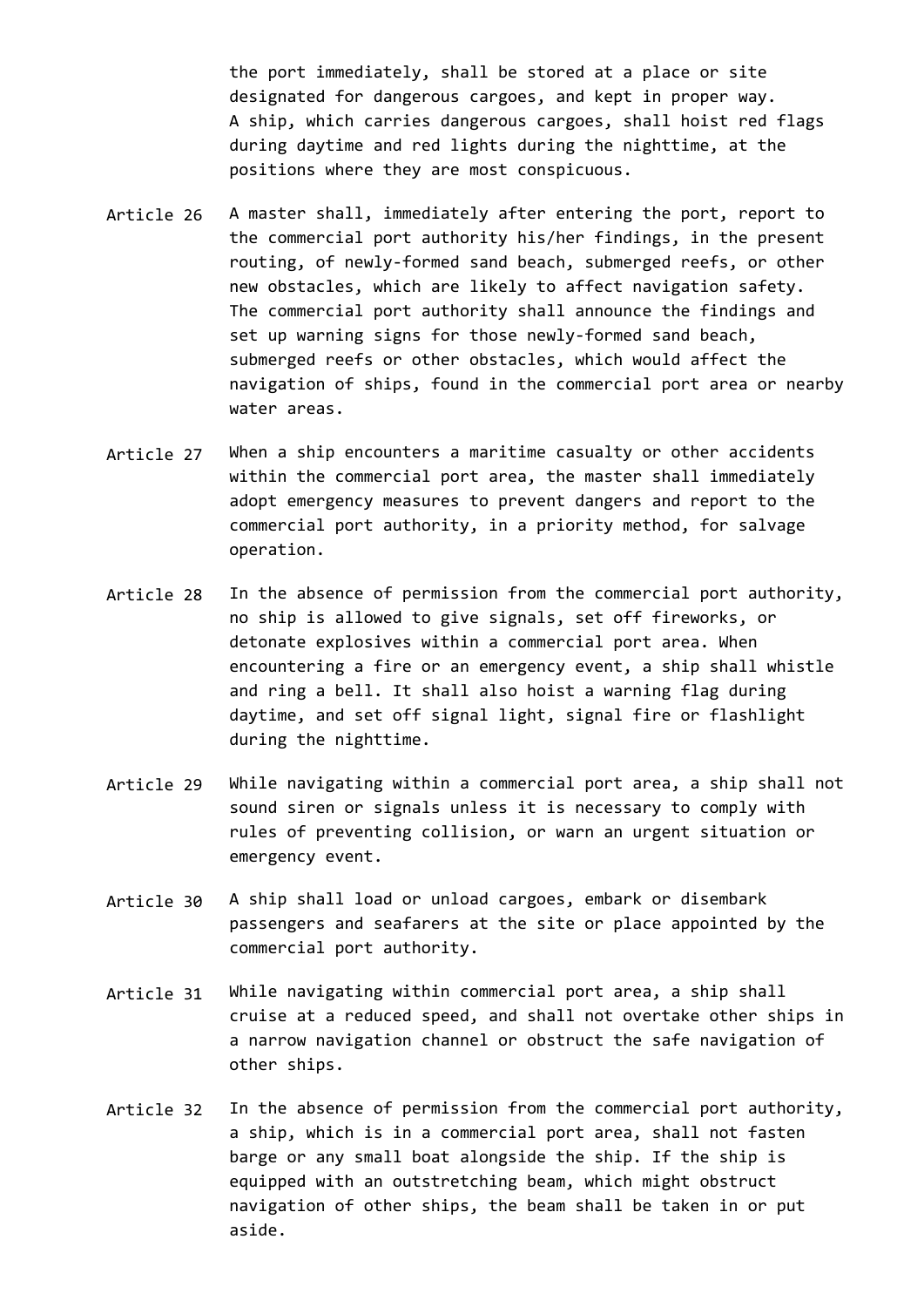While tugging another ship within a commercial port area, a ship shall comply with those rules provided by the commercial port authority.

- Article 33 A ship, which is navigating or berthing in a commercial port area, shall comply with the rules of prevention of collision and other relevant regulations provided by the commercial port authority.
- Article 34 The commercial port authority shall dismantle the location and the luminosity of the land-based lights in the place neighboring the port entrance or exit, if such lights may be mistakenly taken as port navigation lights or may affect the visibility of port navigation lights. The Commercial Port Administration Authority is designated to dismantle the lights of international commercial ports, while the commercial port authorities are designated to dismantle the domestic commercial ports.
- Article 35 The personnel and vehicles entering the commercial port control area shall apply to the commercial port authority for a pass, and subject to the inspection of the port police.
- Article 36 The following acts are prohibited within a commercial port area: 1. Anchoring in an area where submarine cables or pipelines are crossing.
	- 2. Raising and catching marine life.

3. Any other acts which may affect the safety of the port area. In accordance with Section 2 in the preceding Paragraph, the commercial port authority and related registered associations may coordinate to set measures and to delimit a fishery area for the public without affecting port operations, safety and causing pollution.

- Article 37 The following acts that pollute the commercial port are prohibited within a commercial port area: 1.Ships that emit toxic liquids, toxic substances, harmful substances, sewage, oil and water or other contaminants. 2.Construction, repair, dismantling, cabin cleaning or salvage, and pollution causing behavior of ships. 3.Loading, unloading, transportation, repair, or other operations that causes seawater contamination or waste disposal behavior. 4.Ship exhausting, loading and unloading, transportation, vehicle transport, or visual the piled area, to see the behavior of particulate pollutants discharged or dissipated into the air.
- Article 38 Waste oil , waste, or other pollutants of ships within the commercial port area should be kept on the boat or emission to the reception facilities on shore.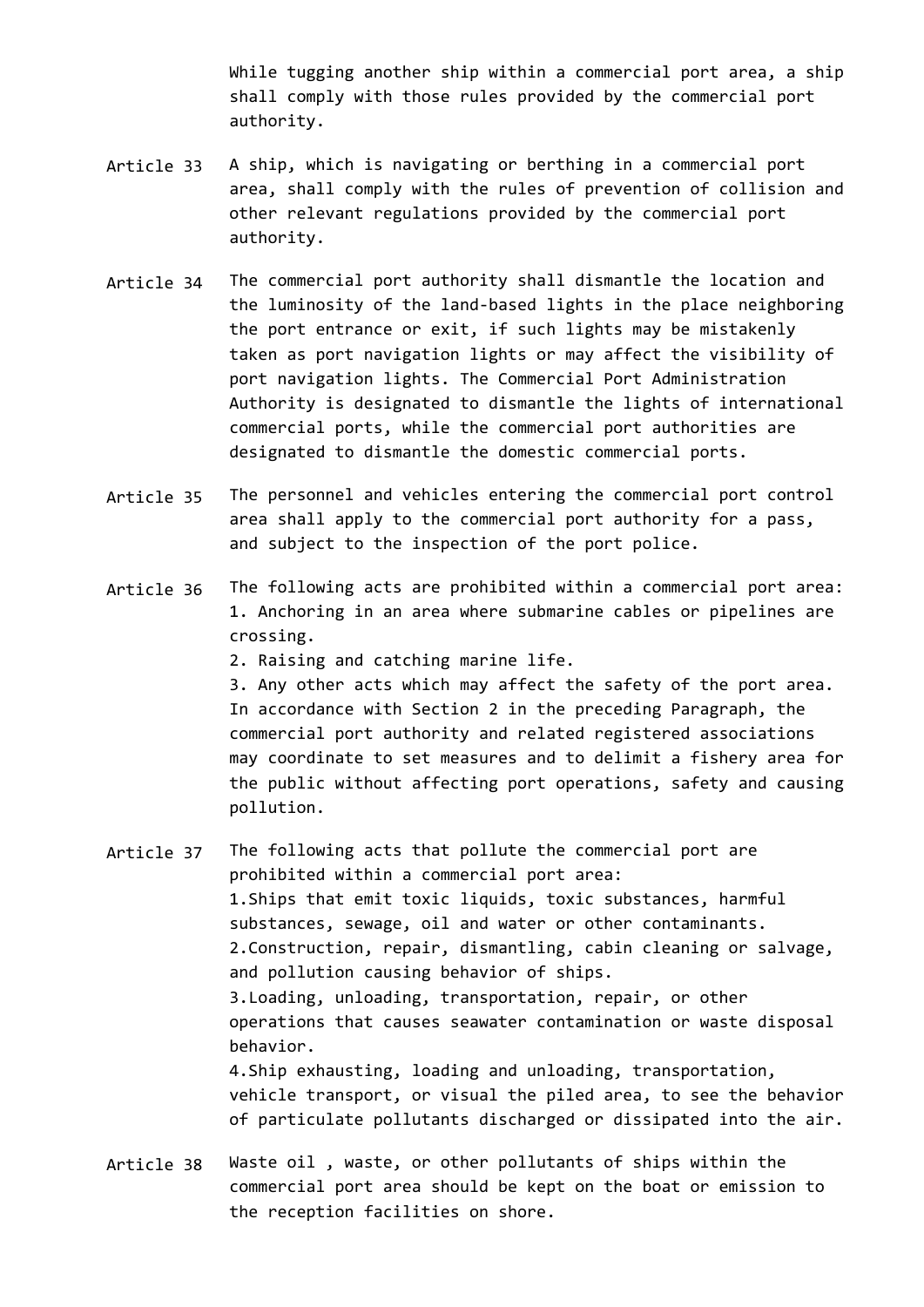Pollutions mentioned above that can be emission to the reception facilities on shore should entrust private-owned waste removal authorities.

Article 39 When ships within the commercial port area encounter accidents on the beach, or other accidents that pollute the water area, the master and ship owner have to immediately adopt measures to prevent, remove, or reduce pollution, and instantly notify commercial port authorities. If the master and ship owner did not take any measures causing the pollution to enlarge, then the commercial port authorities can take necessary actions. The ship owner will be responsible for all costs. Not until all costs are paid up, ships belong to such company may not leave the port.

Article 40 The following acts made within the commercial port area shall apply for a permit from the commercial port authority: 1.Fastening ropes, fittings or boats to a buoy, beacon and other navigational aids. 2.Berthing or towing bamboo rafts, timber rafts or other materials. 3.Collecting mud, sands or pebbles. 4.Scrapping ships, and repairing ships in locations that are not

shipyards.

5.Storing ships or materials on the land within the port area. 6.Laying, changing or dismantling those pipelines of water supply, sewage, petroleum or chemicals, and electrical and telecommunication equipment.

7.Constructing, repairing or dismantling railways or road. 8.Dredging or exploding operation. 9.Placing life boats or diving. However, this situation is not

limited to emergency or rescue events. 10.Other facilities, which may affect the operations and functions of the commercial port.

Article 41 Commercial port authorities should designate a disaster prevention and business plan, and report to competent authorities to check and ratify. Preceding plan should be regularly reviewed regularly, and when necessary, these reviews should be carried anytime. When disasters or emergencies occur within the commercial port area, commercial port authorities have to mobilize the personnel and equipment of public-owned business authorities within the commercial port area. Commercial port authorities should also cooperate with competent authorities. Various public-owned business agencies within the commercial port area should cooperate with commercial port authorities to implement disaster prevention drill and training.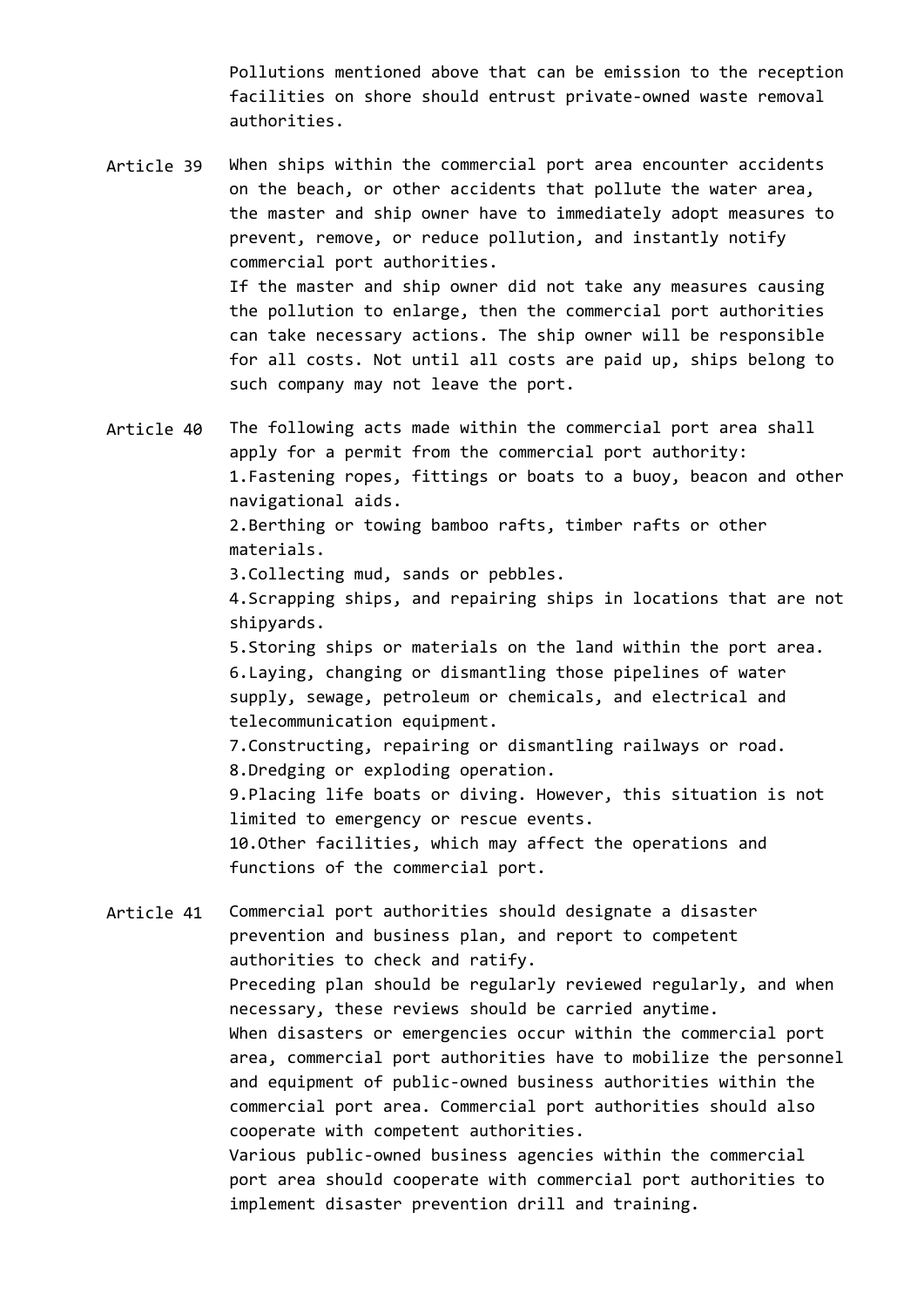Article 42 Commercial port administration authority should handle various international commercial port security assessment tasks, and plan out security assessment report accordingly. These reports and plans should be sent to the commercial port authority for ratification. Various public-owned business agencies within the international commercial port area should handle security assessment tasks of port facilities according to the preceding plan. Security assessment report and security plan should also be planned accordingly. These reports and plans should be sent to the

commercial port authority for ratification.

- Article 43 Commercial port authority should verify and test the security facilities and security business of various public-owned business agencies within international commercial port areas. Furthermore, those that are verified and tested should not avoid, hinder, or refuse these tests. If deficiencies are found in inspection results, they should be informed to make corrections in a limited time. During the verification and testing of commercial port authorities in the preceding paragraph, port police authorities etc. should be consulted to do the handlings.
- Article 44 Article 15 to Article 20, Article 23 to Article 25, Article 28 to Article 34, Article 36 to Article 40, that are relevant to ship entrance and departure, berthing, suspending ship service, hindrance of port safety, port pollution, hinder of loading and unloading of port facilities and dangerous items, control of ships encountering danger or taking refuge, and management of ship repair etc. port management regulations, should be stipulated by competent authority.

**Chapter 5 Forwarders of Ship Cargo Handling and Ship Cargo Management**

Article 45 Application for forwarders of ship cargo handling management within commercial port area, should possess relevant documental applications that commercial port authorities can prepare and establish. Applicants of the preceding paragraph can only start business after they applied for business license with the Commercial port authorities, and receive the permit within six months of the preparation, and complete company registration, along with all equipment properly placed. If the preparation is not completed within six months as mentioned in the preceding paragraph, yet have already applied for business license with commercial port authorities, then the preparation should be restricted. But if there are proper reasons, an additional six months can be granted within 30 days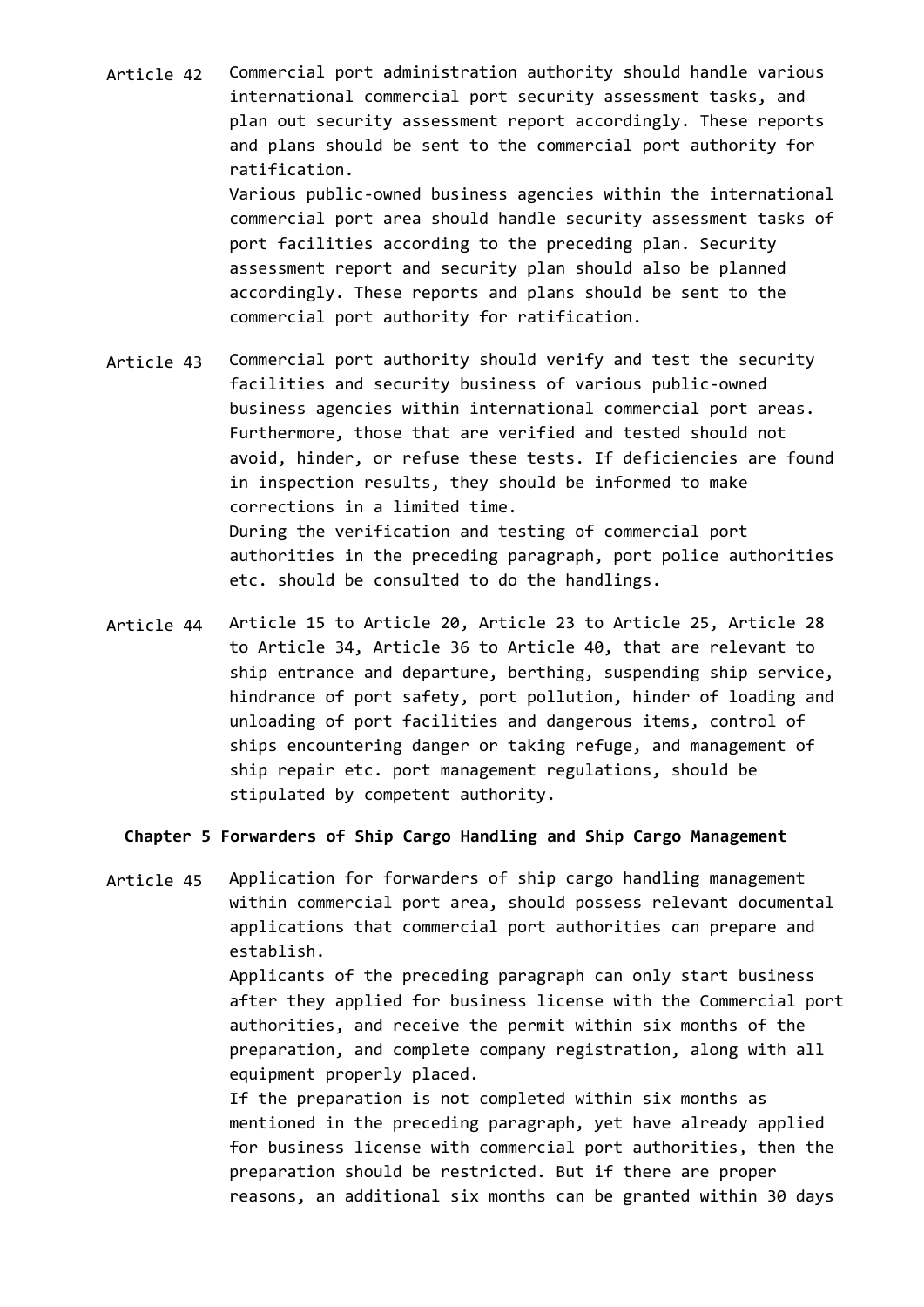before the above mentioned six month period expires. Such extention can only be applied once.

Article 46 Application for ship cargo management within commercial port area should possess relevant documental applications to apply with commercial port authorities. Applicants of the preceding paragraph can only start business after they applied for business license with the Commercial port authorities, and receive the permit within six months of the preparation, and complete company registration, along with all equipment properly placed. If the preparation is not completed within six months as mentioned in the preceding paragraph, yet have already applied for business license with commercial port authorities, then the preparation should be restricted. But if there are proper reasons, an additional six months can be granted within 30 days before the above mentioned six month period expires. Such

extention can only be applied once.

Article 47 Forwarders of ship cargo handling and ship cargo management should open business within the six months they have received their business license (starting from the day they receive their license). If business is not opened six months after they received their license, then the commercial port authorities can repeal their permit, and cancel their license. But if there are proper reasons, an additional six months can be granted within 30 days before the above mentioned six month period expires. Such extention can only be applied once. If forwarders of ship cargo handling and ship cargo management have opened business, but have no operating performances for at least six continuous months, then the commercial port authorities can repeal their business permit, and cancel their license. Those that have closed their business voluntarily for six months will have the same results. If forwarders of ship cargo handling and ship cargo management cannot operate normally due to natural disasters or other unavoidable events, starting from the date of the event, descriptions of the event should be made within 7 days, along with the date that operations should normally begin again. These information should be reported to commercial port authorities for future reference. Forwarders of ship cargo handling and ship cargo management when closing business, should starting from the date of closing, return their business license to commercial port authorities in 30 days. If license has not yet been returned, commercial port authorities can repeal their business permit, and cancel their license.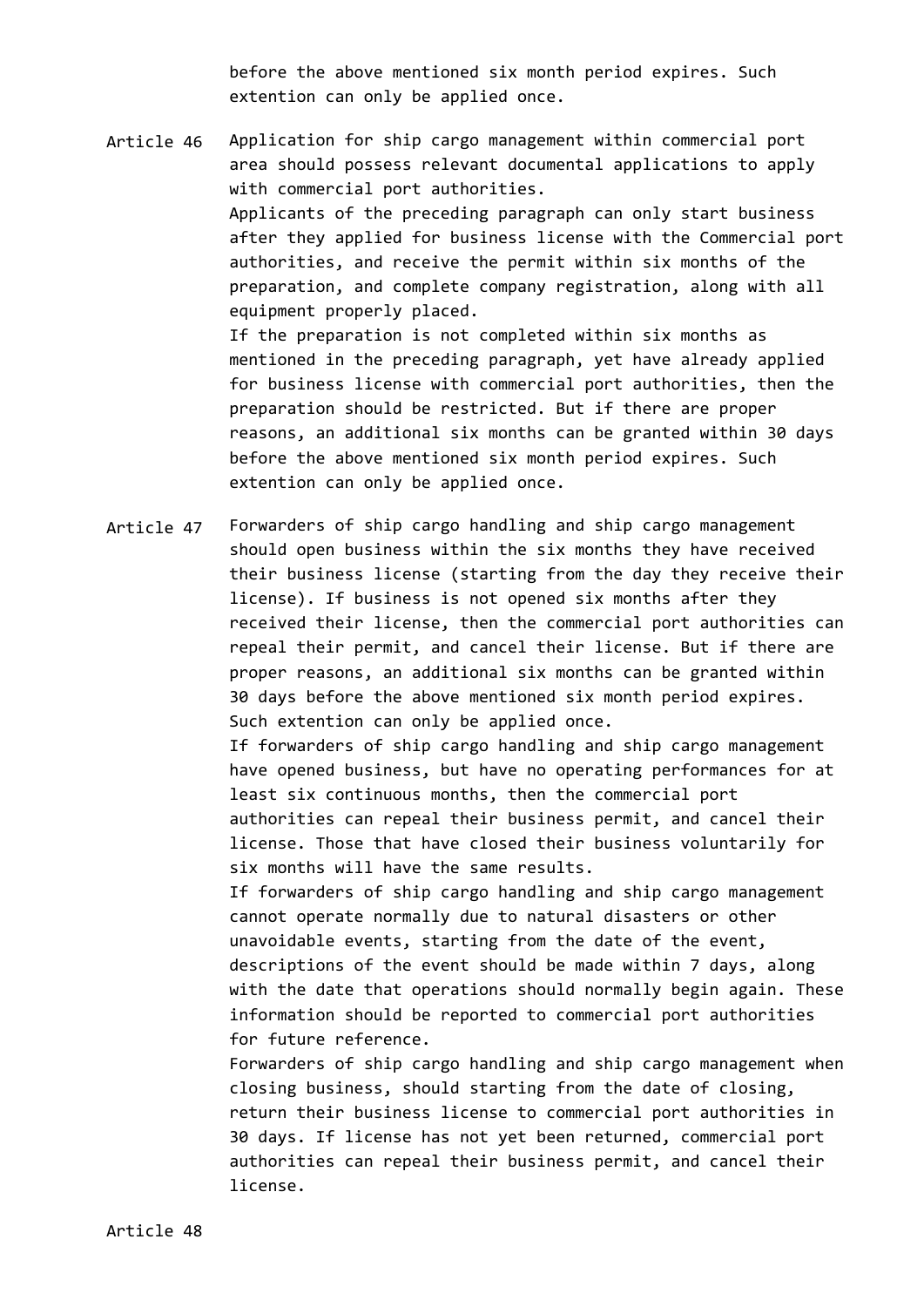When forwarders of ship cargo handling and ship cargo management intend to change its organization, name, address, representative, or capital, then they should change their company or business registration, and request for another permit from commercial port authorities.

- Article 49 Business license of forwarders of ship cargo handling and ship cargo management cannot be borrowed, rent, or transferred.
- Article 50 Forwarders of ship cargo handling should report the operations, financial condition and other relevant documents of the previous year to commercial port authorities before the end of each June for future reference. Commercial port authorities should send personnel to check on the offices, business places, and other relevant locations of forwarders of ship cargo handling and ship cargo management at any time. Industries cannot refuse without any proper reasons. When inspectors of the preceding paragraph carry on their job, they should tender their official documents. Industries can refuse the inspection if inspectors fail to show their documents.
- Article 51 Minimum paid-in capital, operating machines, and insured amount of public liability insurance of forwarders of ship cargo handling, if are found by commercial port authorities to have not reached minimal standards, they should make due improvements in the given limited time. If no improvements have been made by the time limit, commercial port authorities can repeal their business permit, and cancel their license.
- Article 52 Minimum paid-in capital, operating machines, insured amount of public liability insurance, and application, issue, renewal of preparation and establishment and business permit of forwarders of ship cargo handling should be stipulated by competent authorities. The license receiving fee and other items that should be followed, are also stipulated by competent authorities. Business items of ship cargo management, application, issue, and renewal of preparation and establishment and business permit, along with license receiving fee and other rules that should be followed, should all be stipulated by competent authority.

# **Chapter 6 Marine Rescue, Salvaging Management, and Foreign Merchant Ship Control Check**

Article 53 If a ship strands, sinks or becomes malfunctioned and adrift outside the commercial port area due to beaches or other accidents, then the commercial port authority should order the master and ship owner to adopt necessary contingency measure, and salvage, remove ships and loaded cargo to the designated area in a limited time period.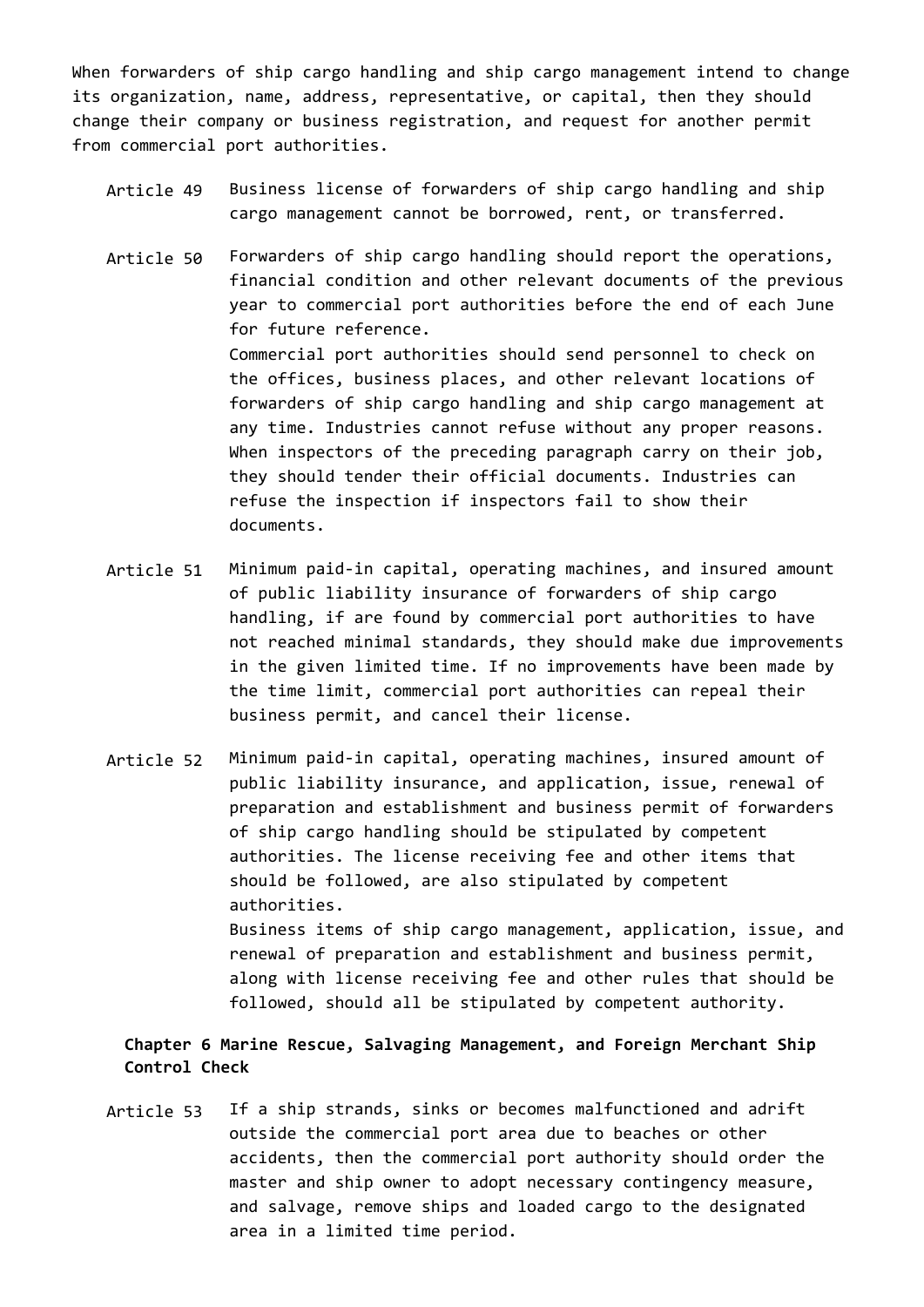Regarding situations of the preceding paragraph, when necessary, the commercial port authority should adopt contingency or treatment measures. The ship owner is responsible for the fees caused by these measures. Before the master and ship owner of the ship that is stranded, sunk, become malfunctioned and adrift has removed their ship, or under the possibility that he will not do so, the commercial port authority can request the ship owner to pay a financial guarantee equal to the amount of removing the ship. Before the

ship owner has paid their guarantee, the commercial port authority can limit the departure of their personnel.

Article 54 Relevant operations such as salvaging sunken ships, materials, and shipbreaking, should report their contract and operational plan to the commercial port authority to be able to start operations.

> The operational plan mentioned in the preceding paragraph should include information such as the applicant, basic information, location, amount, working method, oil pollution prevention measure, labor safety and health measure, and construction period.

If the owner of the sunken ship or material is unclear, the commercial port authority should publicly announce its basic information, location, and amount for three months, till it can start to salvage.

If the owner of the sunken ship or material cannot be informed or has not salvaged within the noticed time period, rules of the preceding paragraph can be used.

Article 55 When engaging in salvaging sunken ships, materials, and shipbreaking, constructions should be made according to the operational plan approved by the commercial port authority. No harbor waterway facility can be damaged. Ship navigation safety should also not be influenced. If above mentioned operations cannot be completed within time limit, then a description of the event should be made in 7 days, to apply for an extension.

Article 56 The starting and ending date of the salvaging sunken ships, materials, and shipbreaking operations should be reported in written form to the commercial port authority before the actual day or second day the operation starts. After the operations of the preceding paragraph has completed, the applicant should consult with commercial port authorities, relevant authorities, businesses, or groups to approve completion.

Article 57 In order to maintain ship navigation safety and assist vessels in distress, competent authorities can appoint or entrust other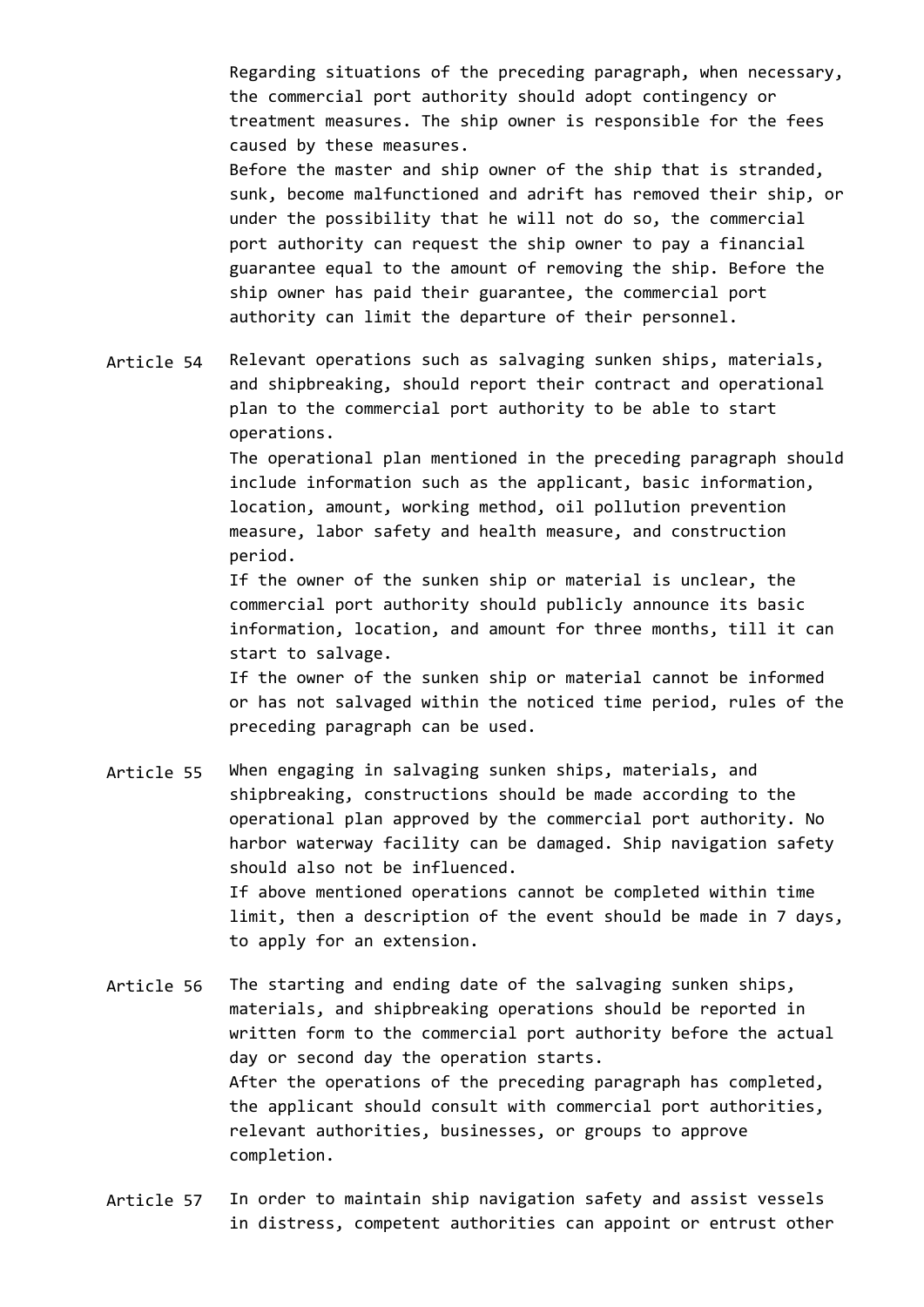authorities or business institutions to handle coastal radio and task control center business.

- Article 58 The Procedures for Port State Control and its regulations announced by the commercial port authority according to the International Maritime Organization or other relevant authorities, should implement examination of ship certificate, security , equipment , crew quotas and other matters towards the entrance and departure of foreign merchant ships.
- Article 59 When the commercial port authority executes foreign merchant ship control examination, they should hand it to the master to sign after information have been recorded in the inspection record. If there are any violations, the commercial port authority has to be improved in a limited time. After foreign merchant ships have made improvements according to the preceding paragraph, they should request the commercial port authority for reexamination, and pay for the reexamination fees as well. The amounts should be stipulated by the commercial port authority, and check and ratified by competent authority.
- Article 60 When foreign merchant ships seriously violate control examination regulations, influence ship navigation safety of ship personnel, and can seriously threaten marine environment, the commercial port authority have to retain ships till improvements are completed, in order for them to be approved to navigate. Where foreign merchant ships violate control examination regulation, our country has no repairing equipment technology, and no accessory material to provide to change or retain illegal ships. Those that will influence port safety or public interests, have to produce entry level verification proof, and receive approval from commercial port authority to be able to

#### **Chapter 7 Penalty**

navigate.

- Article 61 Article 61 When the ship owner violates Article 37, Section 1 and excretes toxic liquids , toxic substances , or hazardous substances, a fine ranging from one million New Taiwan Dollars (NT\$1,000,000) to five million New Taiwan Dollars(NT\$5,000,000) can be issued by commercial port authorities. An order to make improvements within a limited of time may also be granted. If no improvements have been made by then, they will be fined per violation.
- Article 62 When one of the following conditions is met, a fine ranging from six hundred thousand New Taiwan Dollars (NT\$600,000) to three million New Taiwan Dollars(NT\$3,000,000) can be issued to the master or ship owner by commercial port authorities or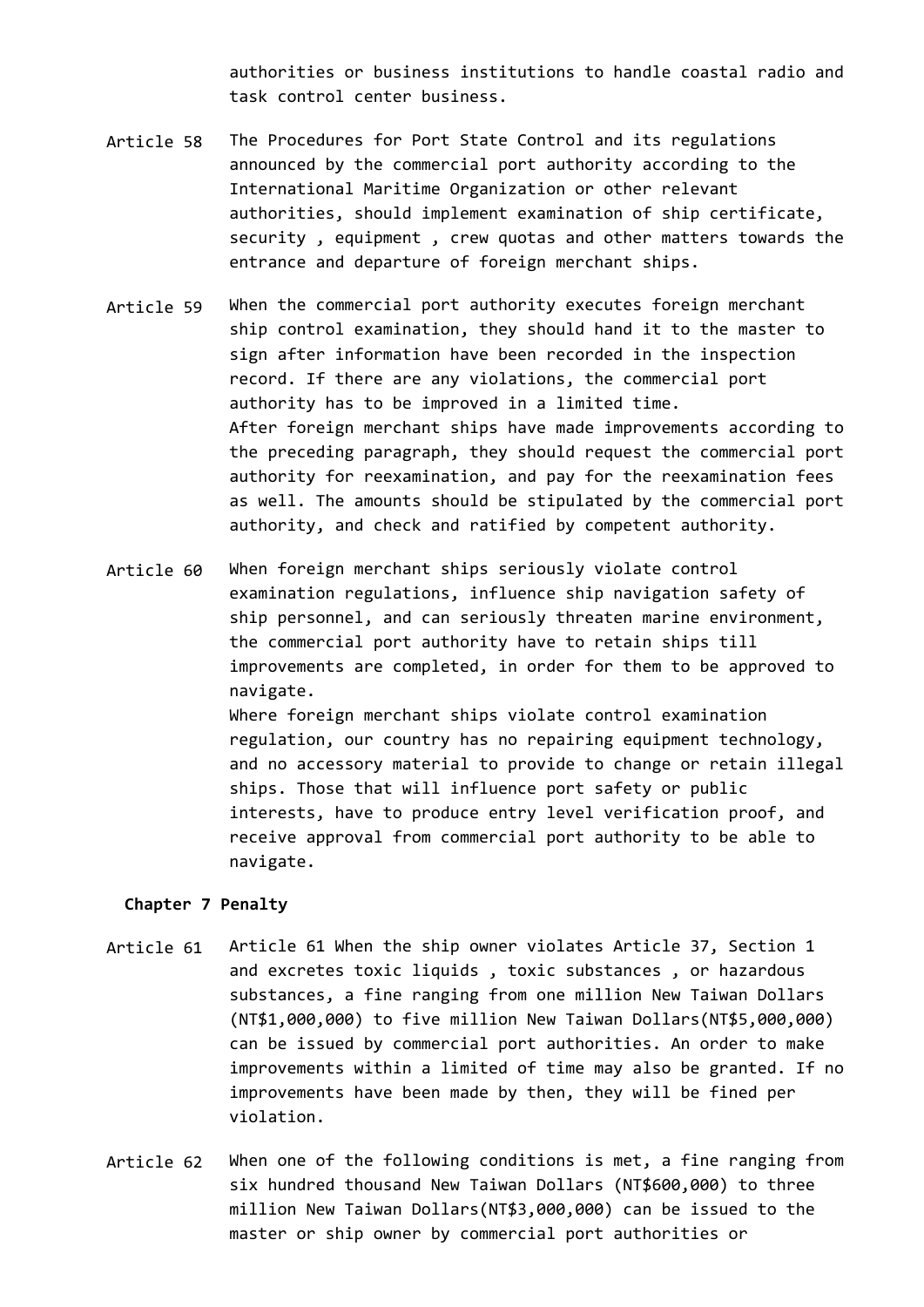Designated Agency. Damage caused by these violations should also be fined: 1.Violation of Article 24 2.Violation of Article 25 If a vessel re-violates the same provisions provided in the previous paragraph within one year, the fine shall be doubled.

- Article 63 When one of the following conditions is met, a fine ranging from three hundred thousand New Taiwan Dollars (NT\$300,000) to one point five million New Taiwan Dollars(NT\$1,500,000) can be issued to the master or ship owner by commercial port authorities or Designated Agency. An order to make improvements within a limited of time may also be granted. If no improvements have been made by then, they will be fined per violation. When the degree of violation is serious, a suspension shall be ordered: 1.Violation of Article 37, Paragraph 1, that regulates the excretion of slop or other pollutants; or violation of Section 2 of the same article. 2.Violation of Article 38 3.Violation of Article 39, Paragraph 1
- Article 64 In violation of Article 37, Paragraph 4, a fine ranging from one hundred thousand New Taiwan Dollars (NT\$100,000) to one million New Taiwan Dollars(NT\$1,000,000) can be issued by commercial port authorities. An order to make improvements within a limited of time may also be granted. If no improvements have been made by then, they will be fined per violation.
- Article 65 When one of the following conditions is met, a fine ranging from one hundred thousand New Taiwan Dollars (NT\$100,000) to five hundred thousand New Taiwan Dollars(NT\$500,000) can be issued by commercial port authorities. The degree of the violation might also result in issuance of suspension of business, forced disembarkation or departure. Repeated offenders may result in confiscation of salvage equipments, rigs, and related materials: 1.Violation of Article 13, Paragraph 1 or Article 54, Paragraph 1 2.Violation of Article 35 3.Violation of Article 36, Paragraph 1 4.Violation of Article 40 5.Violation of Article 45, Paragraph 2 or Article 46, Paragraph 2 6.Violation of Article 49
- Article 66 When one of the following conditions is met, a fine ranging from one hundred thousand New Taiwan Dollars (NT\$100,000) to five hundred thousand New Taiwan Dollars(NT\$500,000) can be issued by commercial port authorities: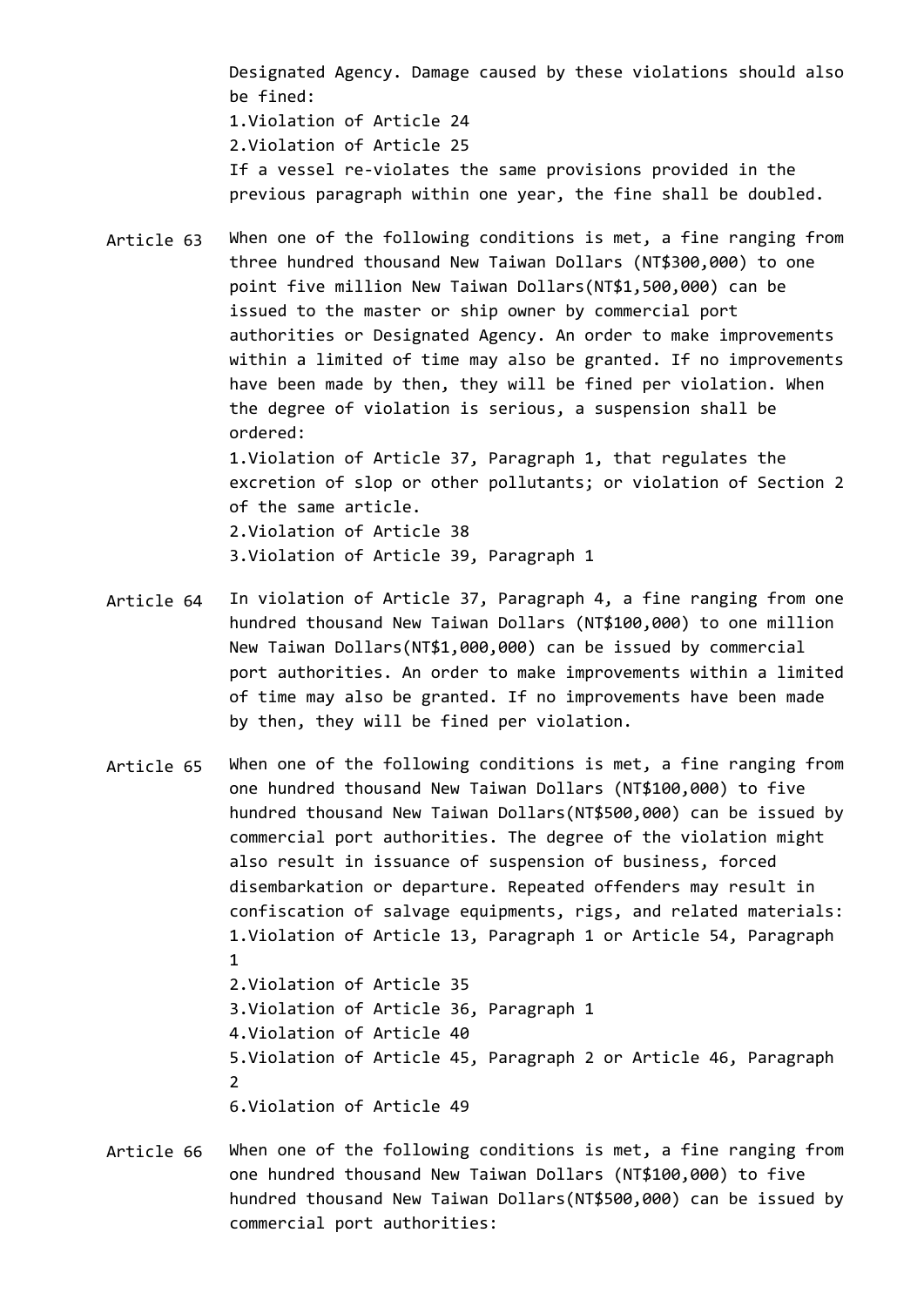1.Violation of Article 14 2.Violation of Article 15, Paragraph 3 3.Violation of relevant port management items in Article 44 4.Violation of cargo loading and unloading, moving, repair, or other operations that causes seawater contamination listed in Article 37, Paragraph 3. Ships and rigs which have not been logged or registered constitute a violation of Section 2 in the preceding paragraph and thus may be confiscated.

Article 67 When one of the following conditions is met, a fine ranging from one hundred thousand New Taiwan Dollars (NT\$100,000) to five hundred thousand New Taiwan Dollars(NT\$500,000) can be issued by commercial port authorities: 1.Violation of Article 18 2.Violation of Article 19, Paragraph 1 or 2 3.Violation of Article 22 4.Violation of Article 23 5.Violation of Article 26, Paragraph 1 6.Violation of Article 27 7.Violation of Article 28 8.Violation of Article 29 9.Violation of Article 30 10.Violation of Article 31 11.Violation of Article 32 12.Violation of Article 33 13.Violation of Article 53, Paragraph 1

Article 68 If any public-owned business authority within the commercial port area avoid, hinder, or refuse the audit , inspection and testing listed in Article 43, Paragraph 1, a fine from thirty thousand New Taiwan Dollars (NT\$30,000) to one hundred fifty thousand New Taiwan Dollars(NT\$150,000)can be issued by commercial port authorities. If any public-owned business authority within the commercial port area violates Article 43, Paragraph 1, but makes improvements within the limited time period, a fine ranging from twenty thousand New Taiwan Dollars (NT\$20,000) to one hundred thousand New Taiwan Dollars(NT\$100,000)can be issued by commercial port authorities.

Article 69 Violation of waste disposal in Article 37, Paragraph 3, a fine from six thousand New Taiwan Dollars (NT\$6,000) to thirty thousand New Taiwan Dollars(NT\$30,000)can be issued by commercial port authorities. They will also be asked to make improvements in a limited time period. If by then, no improvements have been made, they will be fined per violation.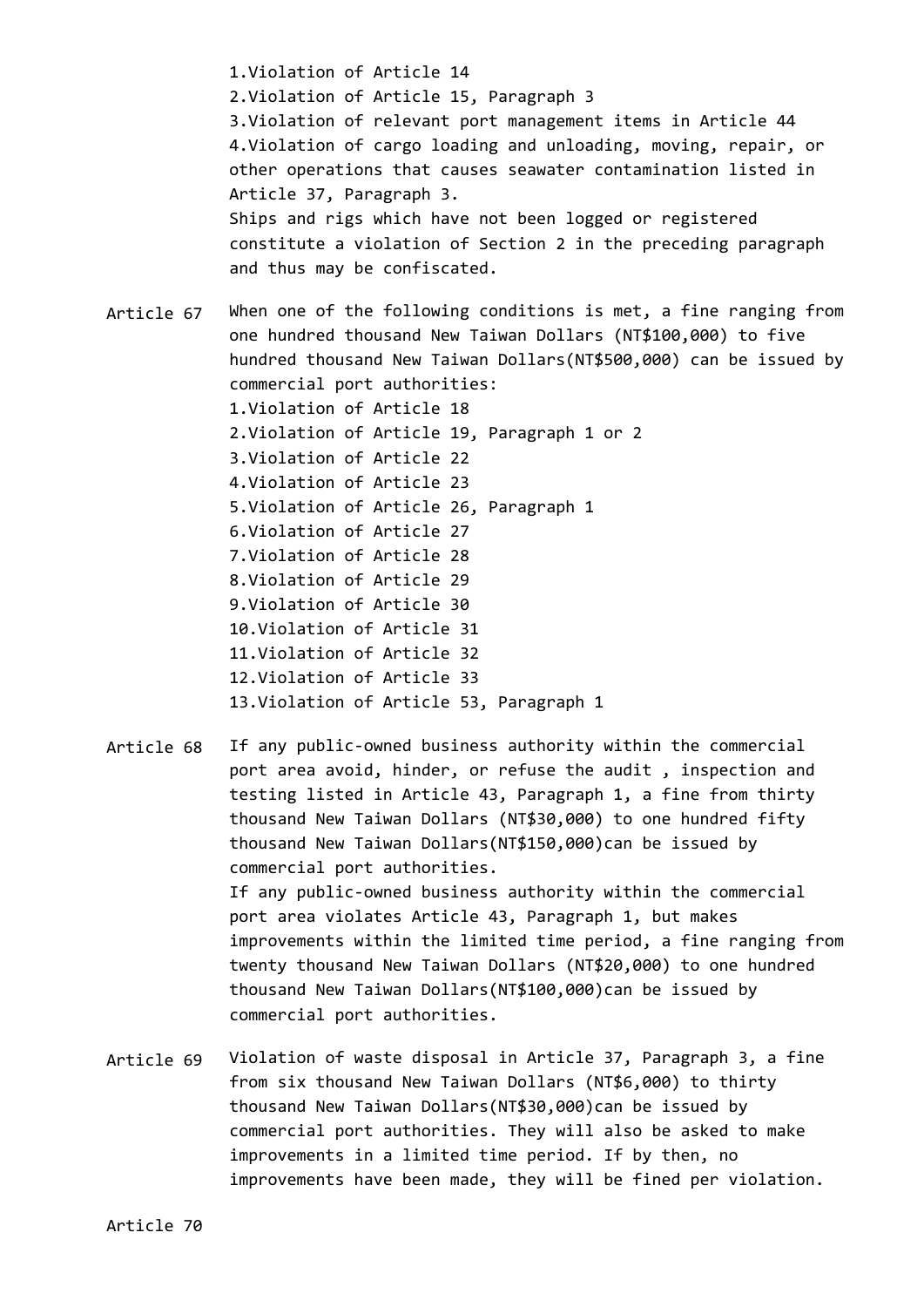When forwarders of ship cargo handling and ship cargo management meet any one of the following conditions, they will be ordered by commercial port authorities, to make improvements in a limited time period. If by then, no improvements have been made, they will be subjected a fine from six thousand New Taiwan Dollars (NT\$6,000) to thirty thousand New Taiwan Dollars(NT\$30,000): 1.Violation of Article 48 2.Violation of Article 50

- Article 71 Those fish outside the territory listed in Article 36, Paragraph 2, are subjected to a fine from six hundred New Taiwan Dollars (NT\$600) to three thousand New Taiwan Dollars(NT\$3,000), and their fishing equipment may also be confiscated.
- Article 72 Those fail to pay port service charges or charges for the recovery of damages to the facilities in commercial port area within the limited time stipulated in Article 12, suspension of operations may be ordered or a prohibition on ship entrance and departure may be issued unless considerable guarantee has been provided. The securing of tangible evidence of the damages to the facilities in commercial port area should be handled in accordance with relevant regulations of Transportation Occurrences Investigation Act.
- Article 73 For port facilities of public-owned enterprise which has not completed port facilities safety evaluation and port safety plans in accordance with Article 42, Paragraph 2, and has been notified by commercial port authorities to make improvements in a limited time period, a suspension of operation may be granted if such enterprise fail to fulfill the standards within the said time frame.

### **Chapter 8 Supplementary Rules**

- Article 74 The commercial port authority shall entrust to competent authorities for the following items: 1.Issuance of Industrial and commercial registration certificate 2.Issuance of Industrial electricity certificate 3.Issuance of Permit of Foreign or Non-Resident Foreign Professional or Technology Personnel Employment 4.Issuance of Relevant Proof for Application of Tax Relief 5.Issuance if merchandise export visa, certificate of origin, and processing certificate. If competent authorities fail to entrust the stipulated items within the preceding paragraph, the competent authorities should assign personnel within the commercial port area in handling the affair.
- Article 75 When commercial port safety and management items involve international affairs, competent authorities shall refer to